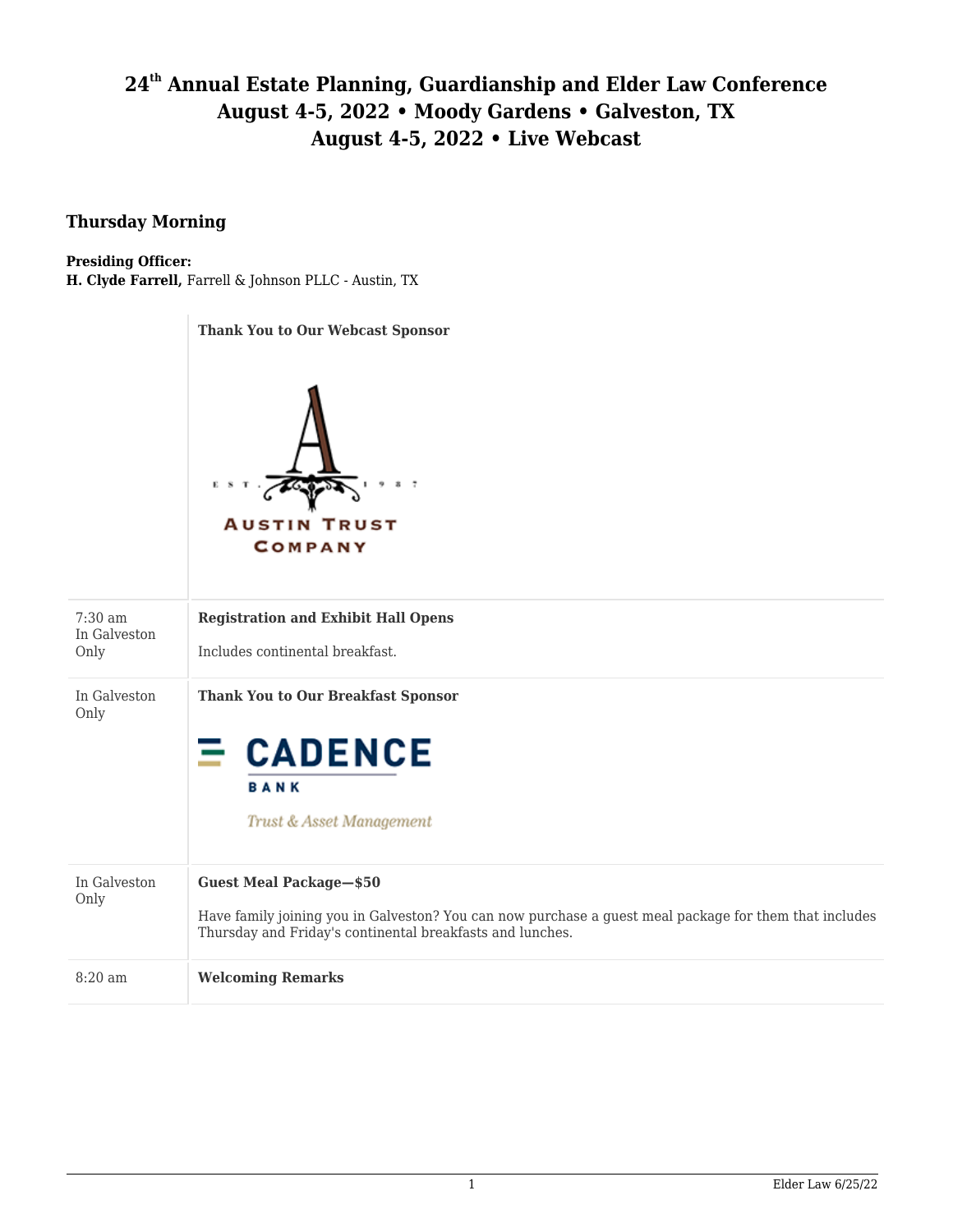| 8:30 am<br>0.50 <sub>hr</sub>      | You Never Give Me Your Money, You Only Give Me Your Funny Paper: Adventures in Will<br><b>Drafting</b>                                                                                                                                                                                                                                                                                                                                                                                           |
|------------------------------------|--------------------------------------------------------------------------------------------------------------------------------------------------------------------------------------------------------------------------------------------------------------------------------------------------------------------------------------------------------------------------------------------------------------------------------------------------------------------------------------------------|
|                                    | Practice pitfalls, stupid testator tricks, and everything else that can go wrong before a will gets<br>successfully drafted, executed, and probated. Join the speaker on a tour of cringe. Learn a thing or two<br>about how to stop the damage. But no promises.                                                                                                                                                                                                                                |
|                                    | Dianne Reis, Attorney at Law - Plano, TX                                                                                                                                                                                                                                                                                                                                                                                                                                                         |
| $9:00$ am<br>$0.75$ hr             | <b>Medicaid Update</b>                                                                                                                                                                                                                                                                                                                                                                                                                                                                           |
|                                    | Latest developments affecting planning and applications for Medicaid to pay for nursing home care and<br>home care.                                                                                                                                                                                                                                                                                                                                                                              |
|                                    | H. Clyde Farrell, Farrell & Johnson PLLC - Austin, TX<br>Meredith Ann Sullivan, Farrell & Johnson PLLC - Austin, TX<br>Co-Author:                                                                                                                                                                                                                                                                                                                                                                |
|                                    | Marilyn G. Miller, Marilyn G. Miller, Attorney at Law - Dripping Springs, TX<br>Materials By:                                                                                                                                                                                                                                                                                                                                                                                                    |
|                                    | Benecia Flores, Petrosewicz Law Firm, P.C. - Richmond, TX<br>Julie Ann Ezell-Perez, Ezell & Ezell, PLLC - Harlingen, TX                                                                                                                                                                                                                                                                                                                                                                          |
| $9:45$ am<br>$0.75$ hr             | Paying for Home Care and Arranging Home Care                                                                                                                                                                                                                                                                                                                                                                                                                                                     |
|                                    | Most clients want to stay at home for as long as possible as they age or if they become disabled. Funding<br>care at home requires understanding of the different rules for home care using Veterans Benefits,<br>Medicaid, Medicare, reverse mortgages, and long-term care insurance, as well as how the complexity of<br>the interplay between the programs. A discussion of the wait time or interest list of the programs, as well<br>as the approximate hours of benefits will be included. |
|                                    | Christina Lesher, The Law Office of Christina Lesher, PC - Houston, TX                                                                                                                                                                                                                                                                                                                                                                                                                           |
| $10:30$ am                         | <b>15-Minute Break to Visit Exhibitors</b>                                                                                                                                                                                                                                                                                                                                                                                                                                                       |
| In Galveston<br>Only               | <b>Thank You to Our Break Sponsor</b><br><b>BANK OF TEXAS</b>                                                                                                                                                                                                                                                                                                                                                                                                                                    |
| $10:45$ am                         | <b>Utilizing Business Entities to Protect Your Business Assets</b>                                                                                                                                                                                                                                                                                                                                                                                                                               |
| 0.75 <sub>hr</sub>                 | Individuals all too often fail to properly separate their personal affairs from their family business, and<br>this can be disastrous when it comes to asset protection and wealth preservation. The proper use of<br>corporate entities can help protect your business related assets and wealth from various types of<br>creditors — from debt collectors to judgment creditors and beyond — and can easily be incorporated into<br>an individual's overall estate plan.                        |
|                                    | Ben King, Ross & Shoalmire, L.L.P. - Texarkana, TX                                                                                                                                                                                                                                                                                                                                                                                                                                               |
| $11:30$ am<br>$0.75$ hr            | The Duty of Investment for Guardians of the Estate                                                                                                                                                                                                                                                                                                                                                                                                                                               |
| 0.75 <sub>hr</sub><br>guardianship | Exploring applicable common law duties, statutory duties, and practical applications of how guardian<br>invests and diversifies a ward's estate.                                                                                                                                                                                                                                                                                                                                                 |
|                                    | John B. Henry III, Law Office of John B. Henry, III, PLLC - Bellaire, TX                                                                                                                                                                                                                                                                                                                                                                                                                         |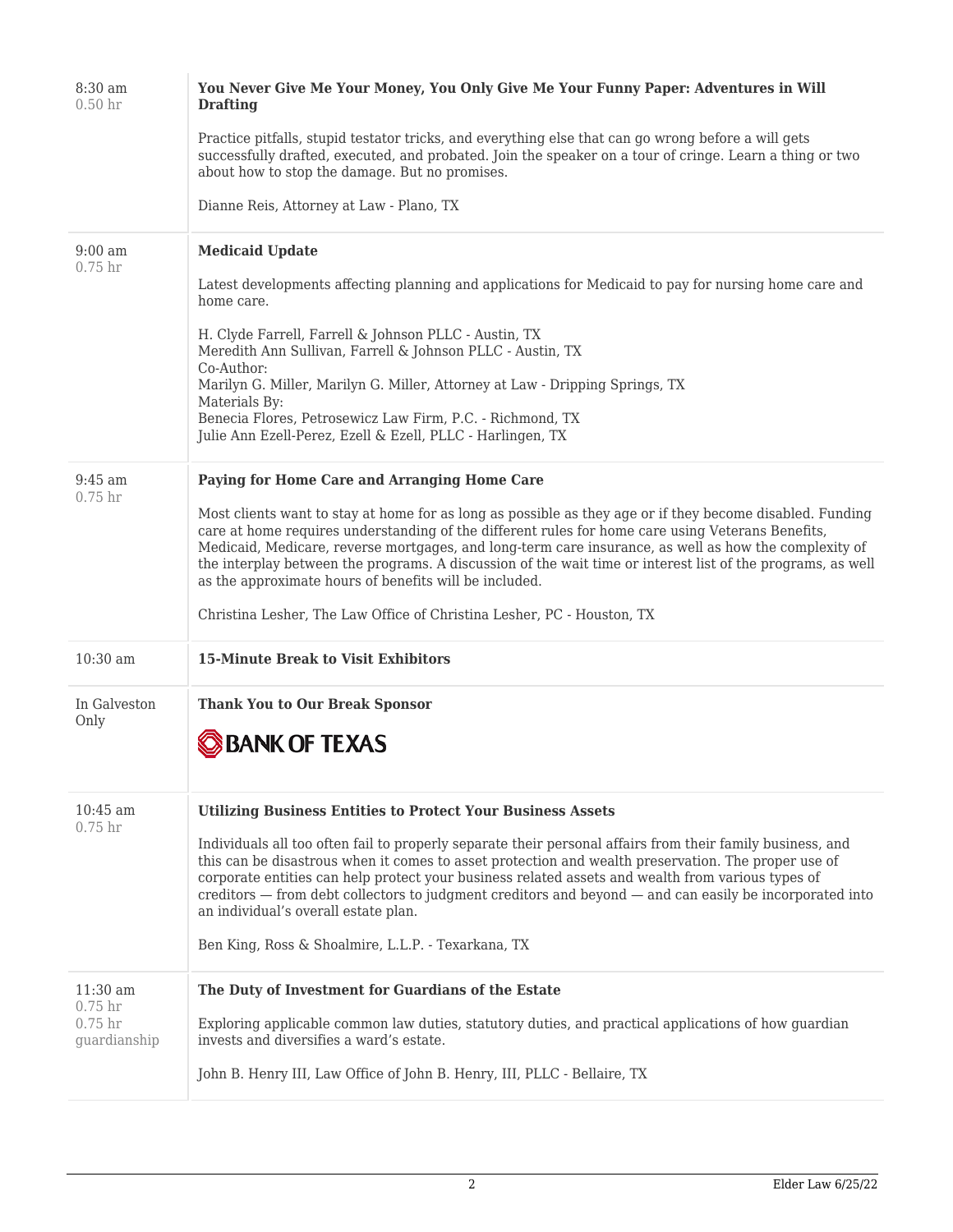## **Thursday Afternoon**

#### **Presiding Officer: John B. Henry III,** Law Office of John B. Henry, III, PLLC - Bellaire, TX

#### **Luncheon Presentation**

| In Galveston                             | <b>Thank You to Our Luncheon Sponsor</b>                                                                                                                                                                                                                                                                                      |
|------------------------------------------|-------------------------------------------------------------------------------------------------------------------------------------------------------------------------------------------------------------------------------------------------------------------------------------------------------------------------------|
| Only                                     | <b>EXTREMEL'S EXPIRE PROPERTY</b>                                                                                                                                                                                                                                                                                             |
| $12:45 \text{ pm}$<br>0.50 <sub>hr</sub> | Watch Your Step: Special Needs Trust Drafting and Administration Errors and Omissions<br>Review the most common drafting errors and omissions that hinder the Trustee of a Special Needs Trust<br>from providing the trust beneficiary with their best life experience.<br>Joy M. Eckelkamp, Rapp and Krock, PC - Houston, TX |

| $1:15$ pm                                                                                 | <b>15-Minute Break</b>                                                                                                                                                                                                                                                                                                                                                                                                                                                                                                                                                                                                                                            |
|-------------------------------------------------------------------------------------------|-------------------------------------------------------------------------------------------------------------------------------------------------------------------------------------------------------------------------------------------------------------------------------------------------------------------------------------------------------------------------------------------------------------------------------------------------------------------------------------------------------------------------------------------------------------------------------------------------------------------------------------------------------------------|
| $1:30$ pm<br>1.00 <sub>hr</sub><br>$0.50$ hr ethics<br>1.00 <sub>hr</sub><br>guardianship | <b>Alternatives to Guardianship including Supports and Services</b><br>Details about the vast possibilities of available, less restrictive, alternatives to guardianship including<br>supports and services that may alleviate or limit the need for quardianship.<br>Hon. Jason Cox, Harris County Probate Court #3 - Houston, TX<br>Taft Robinson, Disability Rights Texas - Houston, TX                                                                                                                                                                                                                                                                        |
| $2:30$ pm<br>1.00 <sub>hr</sub>                                                           | Estate Tax: Best Strategies for Estates and Gifts Leading Up to 2026<br>The estate tax and gift tax exemptions are scheduled to roll back to about $\frac{1}{2}$ of their current amounts at<br>the end of 2025. A discussion on the latest strategies and best suggestions for utilizing the current larger<br>exemptions before the roll back, with discussions to focus on planning opportunities for clients of varying<br>net worth and practical issues facing decedent's estates.<br>Wesley L. Bowers, FizerBeck - Houston, TX<br>Bernard E. ("Barney") Jones, Attorney at Law - Houston, TX<br>Norma Montalvo Petrosewicz, Attorney at Law - Richmond, TX |
| $3:30$ pm                                                                                 | <b>10-Minute Break</b>                                                                                                                                                                                                                                                                                                                                                                                                                                                                                                                                                                                                                                            |
|                                                                                           |                                                                                                                                                                                                                                                                                                                                                                                                                                                                                                                                                                                                                                                                   |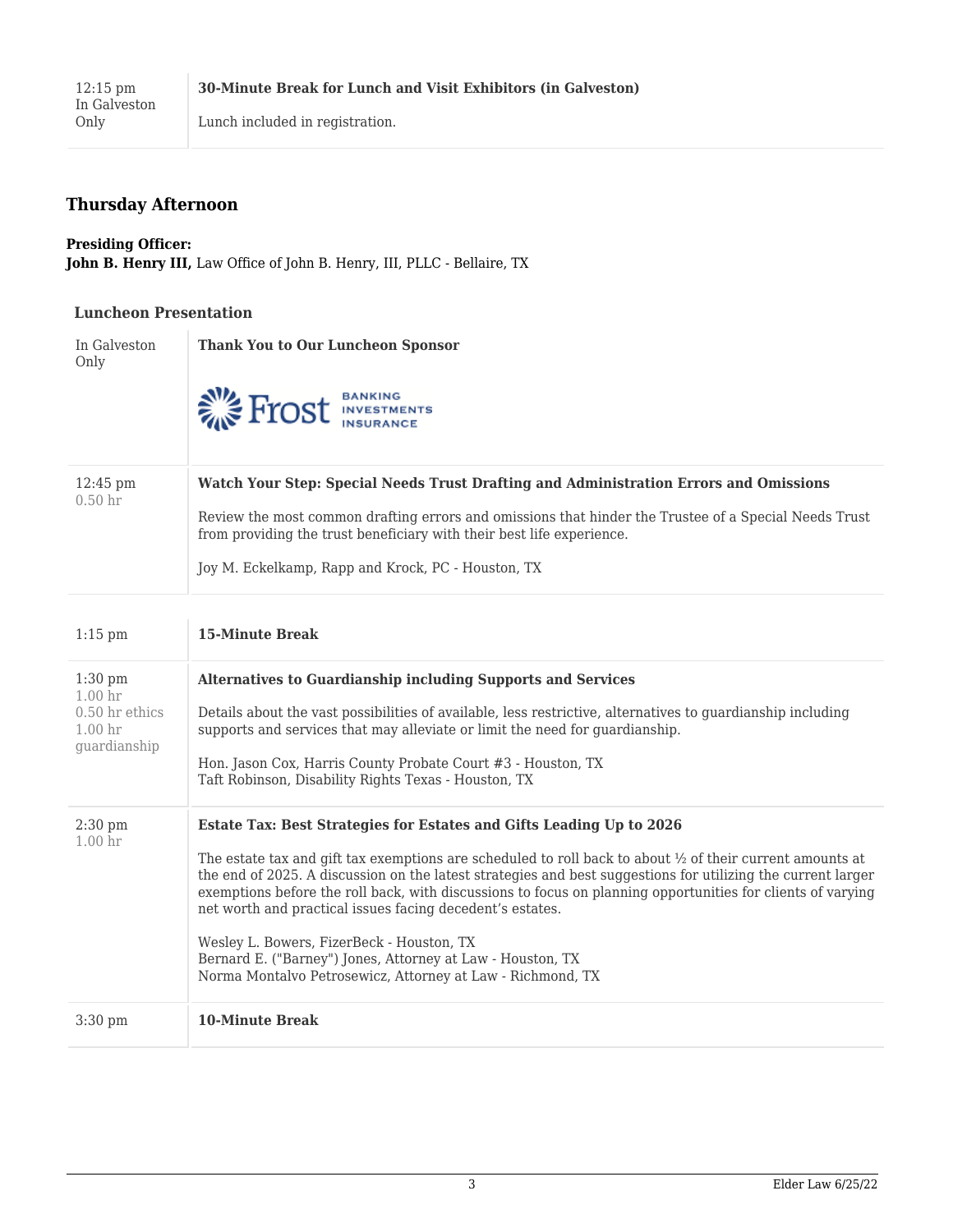| $3:40 \text{ pm}$<br>0.50 <sub>hr</sub> | Top Things to Consider When Terminating a Trust<br>Terminating trusts can, and should, be done for a number of reasons in a variety of different<br>circumstances. This presentation is going to help you identify those situations, guide you through<br>important considerations when doing so, and provide you with some of the tools you may need.<br>Zachary Wiewel, Texas Trust Law, PLLC - Austin, TX<br>Materials By:<br>Christopher D. Jones, Sprouse Shrader Smith PLLC - Amarillo, TX |
|-----------------------------------------|--------------------------------------------------------------------------------------------------------------------------------------------------------------------------------------------------------------------------------------------------------------------------------------------------------------------------------------------------------------------------------------------------------------------------------------------------------------------------------------------------|
| $4:10 \text{ pm}$<br>$0.75$ hr ethics   | <b>When Your Client May Have Diminished Capacity</b><br>In estate planning and elder law, attorney's often have clients that may be in some stage of diminished<br>capacity. This creates ethical and legal issues for the attorney that can't be ignored. Explore those issues<br>and ways the attorney can navigate these turbulent waters.<br>Michele Kosoy Goldberg, Attorney at Law - Bellaire, TX<br>John R. McNair, J. McNair Dallas Law P.C. - Dallas, TX                                |
| $4:55$ pm<br>In Galveston<br>Only       | <b>Adjourn to Reception</b>                                                                                                                                                                                                                                                                                                                                                                                                                                                                      |

## **Friday Morning**

#### **Presiding Officer:**

**Marilyn G. Miller,** Marilyn G. Miller, Attorney at Law - Dripping Springs, TX

| $7:30$ am<br>In Galveston<br>Only                                                                 | <b>Conference Room and Exhibit Hall Opens</b><br>Includes continental breakfast.                                                                                                                                                                                                                                                                                                                                                                  |
|---------------------------------------------------------------------------------------------------|---------------------------------------------------------------------------------------------------------------------------------------------------------------------------------------------------------------------------------------------------------------------------------------------------------------------------------------------------------------------------------------------------------------------------------------------------|
| $8:00 \text{ am}$<br>1.00 <sub>hr</sub><br>$0.50$ hr ethics<br>1.00 <sub>hr</sub><br>guardianship | <b>Role of the Guardian</b><br>Examine the duties and responsibilities of a guardian under Texas law and guardianship administration,<br>from initiation to closing, including the code requirements of selling and leasing property, ethical issues,<br>and more.<br>Hon. Polly Jackson Spencer, Senior Statutory Probate Judge, Retired - San Antonio, TX<br>Materials By:<br>Jason S. Scott, Osborne, Helman, Knebel & Scott, LLP - Austin, TX |
| $9:00 \text{ am}$<br>1.00 <sub>hr</sub><br>$0.50$ hr ethics<br>1.00 <sub>hr</sub><br>guardianship | Role of the Ad Litem<br>A review of the responsibilities of the attorney ad litem and guardian ad litem in guardianship<br>proceedings with an emphasis on practical application of the statutes, conduct in uncontested and<br>contested proceedings, and pointers on applications for fees. The materials include numerous checklists,<br>comprehensive references, and forms.<br>Hon. Guy Herman, Travis County Probate Court #1 - Austin, TX  |
| $10:00$ am                                                                                        | <b>15-Minute Break to Visit Exhibitors</b>                                                                                                                                                                                                                                                                                                                                                                                                        |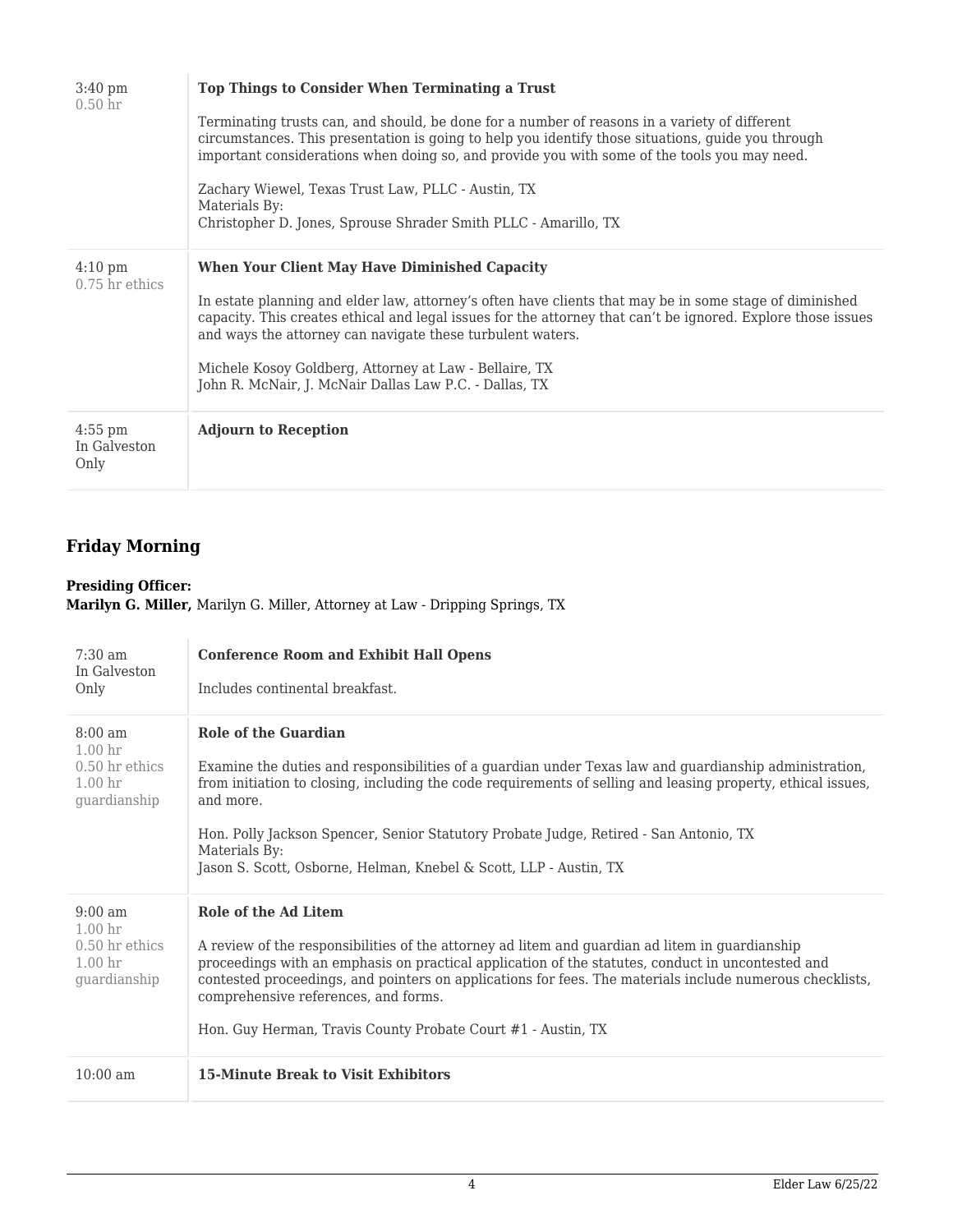| $10:15 \text{ am}$<br>0.75 <sub>hr</sub>                     | <b>Real Estate Issues in Elder Law</b><br>Review issues to better protect your clients, including homestead and agricultural exemptions; recent<br>changes; to inspect or not, what could possibly go wrong; easements; and transactions with an affidavit<br>of heirship within four years of date of death.<br>Rayito O. Stephens, Rayito O. Stephens Law Offices, PLLC - Pearland, TX                                                            |
|--------------------------------------------------------------|-----------------------------------------------------------------------------------------------------------------------------------------------------------------------------------------------------------------------------------------------------------------------------------------------------------------------------------------------------------------------------------------------------------------------------------------------------|
| $11:00 \text{ am}$<br>0.75 <sub>hr</sub><br>$0.25$ hr ethics | What the Surviving Spouse Needs to Do, and What to Do if They Don't<br>A practical discussion of the steps a surviving spouse can or should take when their spouse dies and what<br>to do later if those steps are not taken.<br>Glenn M. Karisch, The Karisch Law Firm, PLLC - Austin, TX<br>Materials By:<br>Brandy Baxter-Thompson, Calloway, Norris, Burdette & Weber, PLLC - Dallas, TX<br>Mickey R. Davis, Davis & Willms, PLLC - Houston, TX |
| $11:45$ am<br>In Galveston<br>Only                           | 30-Minute Break for Lunch and Visit Exhibitors (in Galveston)<br>Included in registration.                                                                                                                                                                                                                                                                                                                                                          |

## **Friday Afternoon**

**Presiding Officer: Wesley E. Wright,** Wright Abshire, Attorneys - Bellaire, TX

#### **Luncheon Presentation**

| In Galveston<br>Only                     | <b>Thank You to Our Luncheon Sponsor</b><br><b>AMERICAN NATIONAL BANK OF TEXAS</b>                                                                                                                                                                                                                                                                 |
|------------------------------------------|----------------------------------------------------------------------------------------------------------------------------------------------------------------------------------------------------------------------------------------------------------------------------------------------------------------------------------------------------|
| $12:15 \text{ pm}$<br>0.50 <sub>hr</sub> | Small Crimes and Misdemeanors Related to Aging, Dementia, and/or Mental Health Issues<br>A roadmap for attorneys who counsel clients and their families seeking practical resolution of these<br>matters.<br>Marilyn G. Miller, Marilyn G. Miller, Attorney at Law - Dripping Springs, TX<br>G. Gaye Thompson, Thompson & Tiemann LLP - Austin, TX |
| $12:45 \text{ pm}$                       | <b>30-Minute Break and Vendor Announcements</b>                                                                                                                                                                                                                                                                                                    |